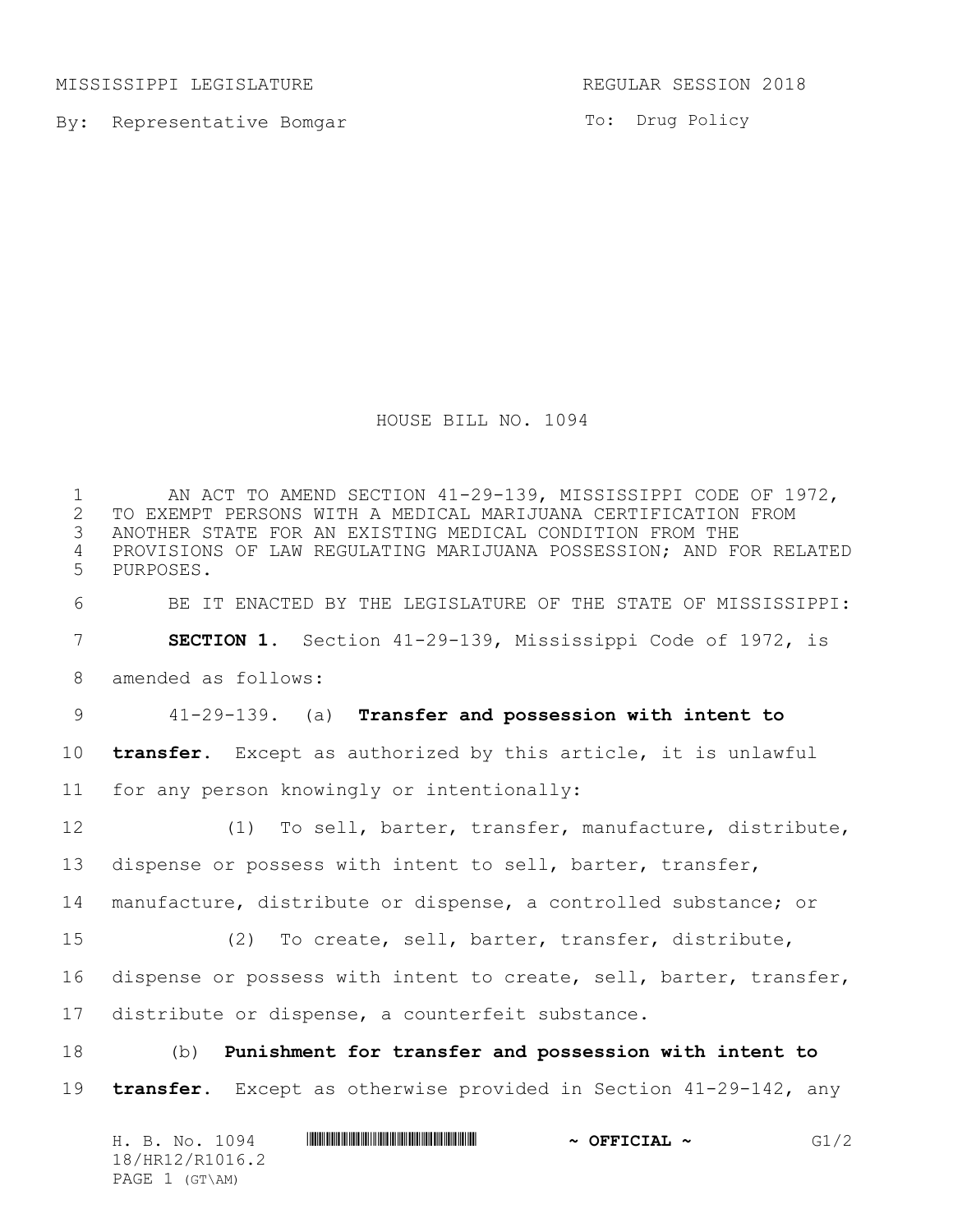person who violates subsection (a) of this section shall be, if convicted, sentenced as follows:

 (1) For controlled substances classified in Schedule I or II, as set out in Sections 41-29-113 and 41-29-115, other than marijuana or synthetic cannabinoids:

 (A) If less than two (2) grams or ten (10) dosage units, by imprisonment for not more than eight (8) years or a fine of not more than Fifty Thousand Dollars (\$50,000.00), or both.

 (B) If two (2) or more grams or ten (10) or more dosage units, but less than ten (10) grams or twenty (20) dosage units, by imprisonment for not less than three (3) years nor more than twenty (20) years or a fine of not more than Two Hundred Fifty Thousand Dollars (\$250,000.00), or both.

 (C) If ten (10) or more grams or twenty (20) or more dosage units, but less than thirty (30) grams or forty (40) dosage units, by imprisonment for not less than five (5) years nor more than thirty (30) years or a fine of not more than Five Hundred Thousand Dollars (\$500,000.00), or both.

 (2) (A) For marijuana: 1. If thirty (30) grams or less, by imprisonment for not more than three (3) years or a fine of not more than Three Thousand Dollars (\$3,000.00), or both; 2. If more than thirty (30) grams but less than two hundred fifty (250) grams, by imprisonment for not more

H. B. No. 1094 \*HR12/R1016.2\* **~ OFFICIAL ~** 18/HR12/R1016.2 PAGE 2 (GT\AM)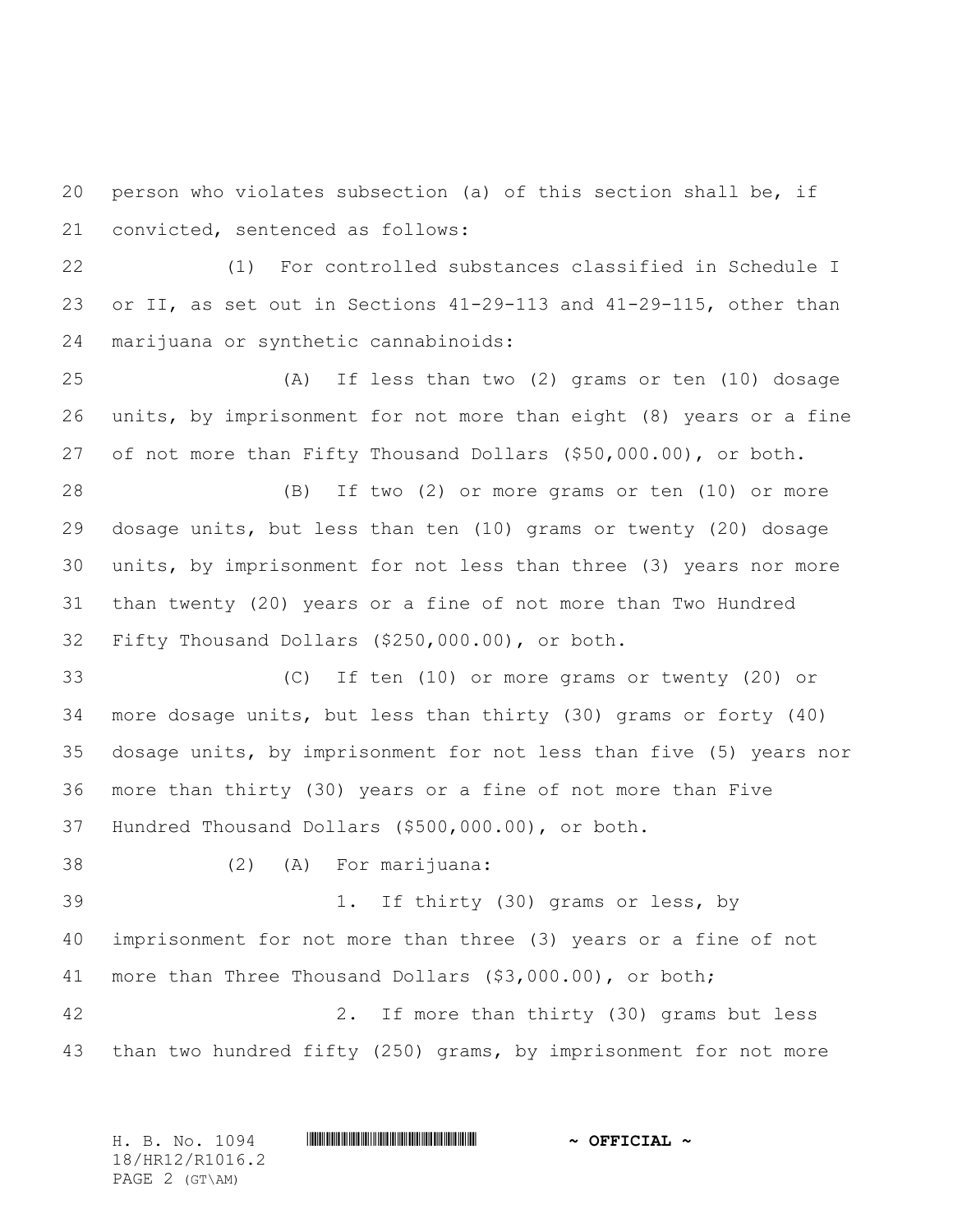than five (5) years or a fine of not more than Five Thousand Dollars (\$5,000.00), or both;

 3. If two hundred fifty (250) or more grams but less than five hundred (500) grams, by imprisonment for not less than three (3) years nor more than ten (10) years or a fine 49 of not more than Fifteen Thousand Dollars (\$15,000.00), or both; 4. If five hundred (500) or more grams but less than one (1) kilogram, by imprisonment for not less than five (5) years nor more than twenty (20) years or a fine of not more than Twenty Thousand Dollars (\$20,000.00), or both. (B) For synthetic cannabinoids: 1. If ten (10) grams or less, by imprisonment for not more than three (3) years or a fine of not more than Three Thousand Dollars (\$3,000.00), or both; 2. If more than ten (10) grams but less than twenty (20) grams, by imprisonment for not more than five (5) years or a fine of not more than Five Thousand Dollars (\$5,000.00), or both; 3. If twenty (20) or more grams but less than forty (40) grams, by imprisonment for not less than three (3) years nor more than ten (10) years or a fine of not more than Fifteen Thousand Dollars (\$15,000.00), or both; 4. If forty (40) or more grams but less than two hundred (200) grams, by imprisonment for not less than five

H. B. No. 1094 \*HR12/R1016.2\* **~ OFFICIAL ~** 18/HR12/R1016.2 PAGE 3 (GT\AM)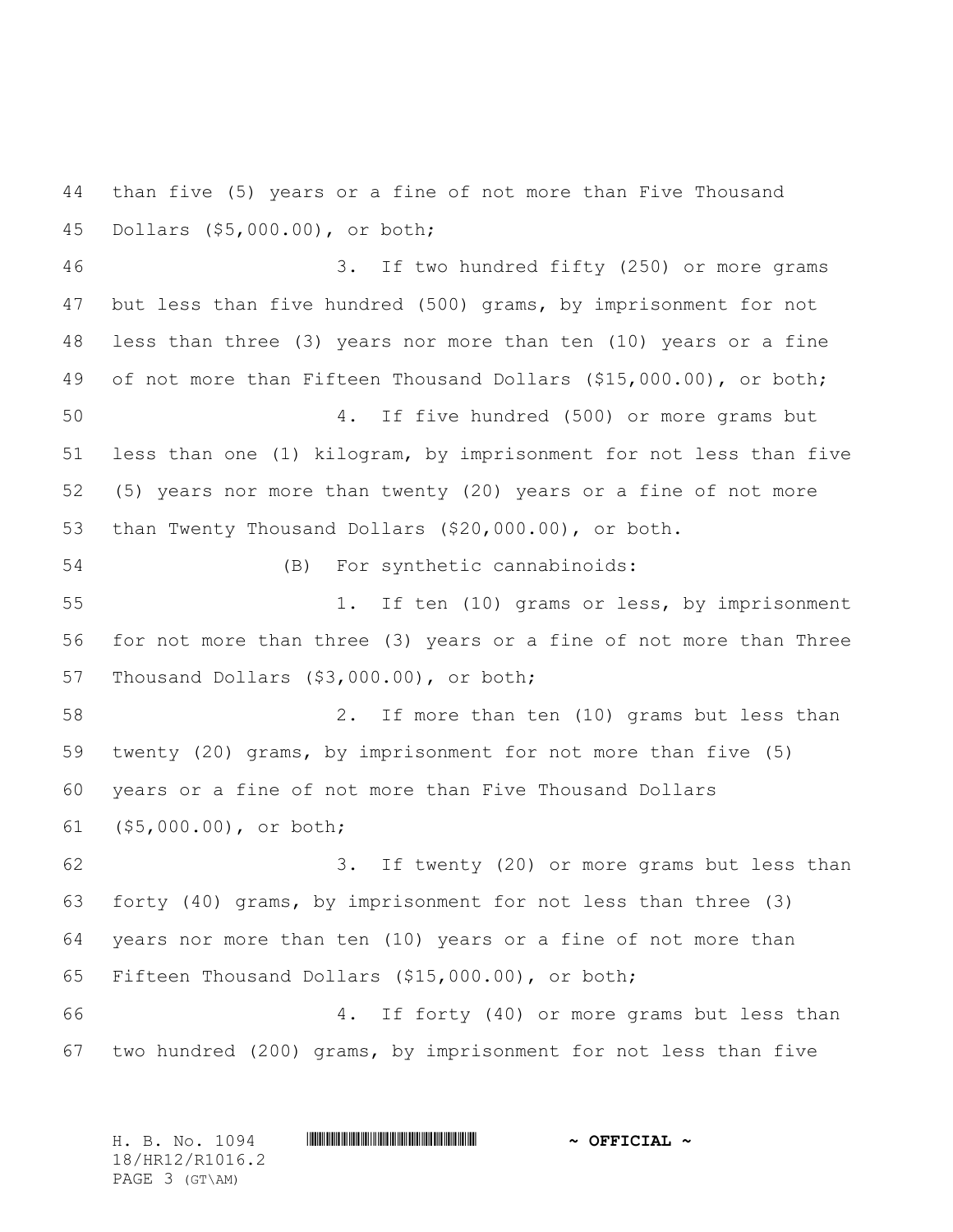(5) years nor more than twenty (20) years or a fine of not more than Twenty Thousand Dollars (\$20,000.00), or both.

 (3) For controlled substances classified in Schedules III and IV, as set out in Sections 41-29-117 and 41-29-119:

 (A) If less than two (2) grams or ten (10) dosage units, by imprisonment for not more than five (5) years or a fine of not more than Five Thousand Dollars (\$5,000.00), or both;

 (B) If two (2) or more grams or ten (10) or more dosage units, but less than ten (10) grams or twenty (20) dosage units, by imprisonment for not more than eight (8) years or a fine of not more than Fifty Thousand Dollars (\$50,000.00), or both;

 (C) If ten (10) or more grams or twenty (20) or more dosage units, but less than thirty (30) grams or forty (40) dosage units, by imprisonment for not more than fifteen (15) years or a fine of not more than One Hundred Thousand Dollars (\$100,000.00), or both;

 (D) If thirty (30) or more grams or forty (40) or more dosage units, but less than five hundred (500) grams or two thousand five hundred (2,500) dosage units, by imprisonment for not more than twenty (20) years or a fine of not more than Two Hundred Fifty Thousand Dollars (\$250,000.00), or both.

89 (4) For controlled substances classified in Schedule V, as set out in Section 41-29-121:

18/HR12/R1016.2 PAGE 4 (GT\AM)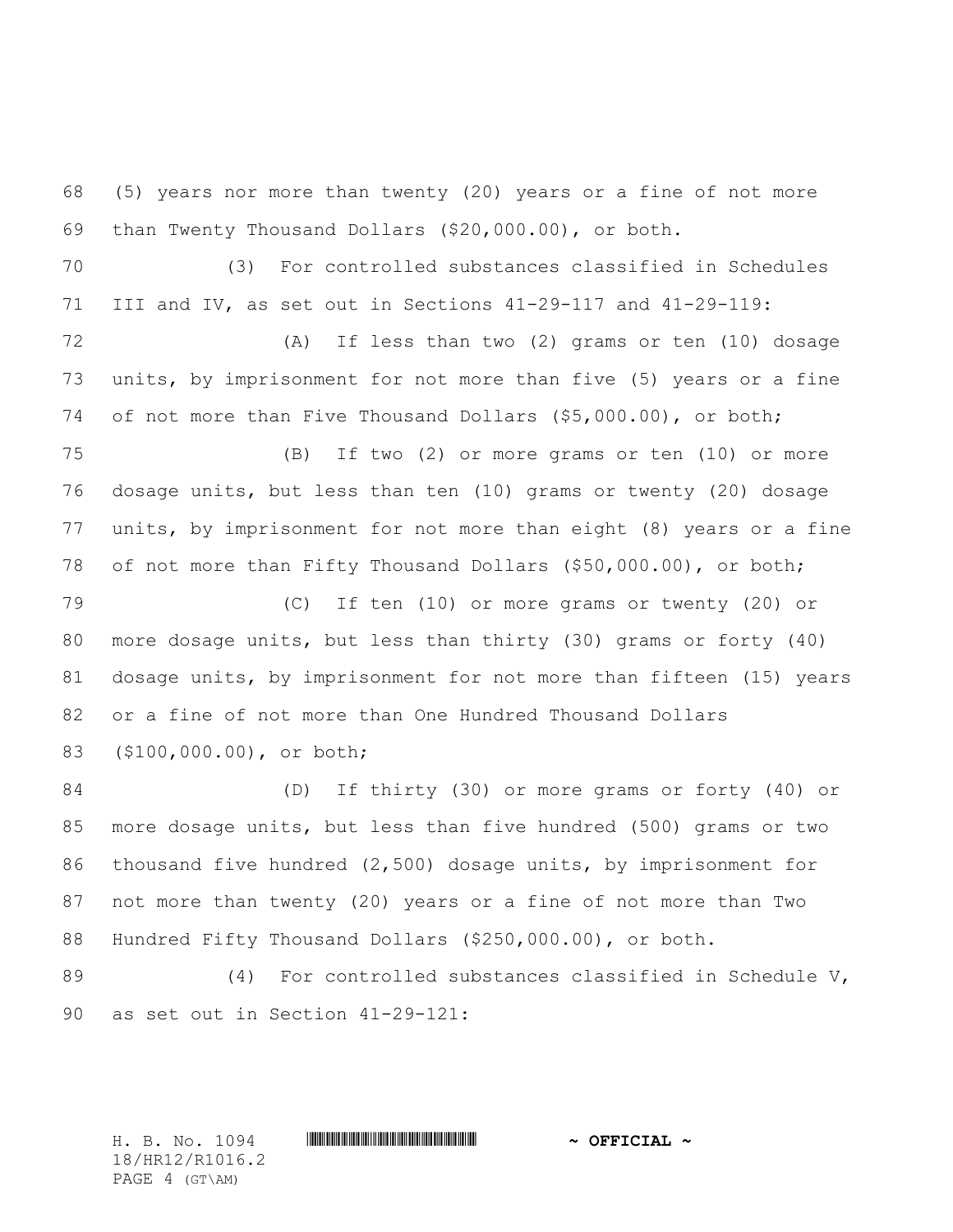(A) If less than two (2) grams or ten (10) dosage units, by imprisonment for not more than one (1) year or a fine of 93 not more than Five Thousand Dollars (\$5,000.00), or both;

 (B) If two (2) or more grams or ten (10) or more dosage units, but less than ten (10) grams or twenty (20) dosage units, by imprisonment for not more than five (5) years or a fine 97 of not more than Ten Thousand Dollars (\$10,000.00), or both;

 (C) If ten (10) or more grams or twenty (20) or more dosage units, but less than thirty (30) grams or forty (40) dosage units, by imprisonment for not more than ten (10) years or a fine of not more than Twenty Thousand Dollars (\$20,000.00), or both;

 (D) For thirty (30) or more grams or forty (40) or more dosage units, but less than five hundred (500) grams or two thousand five hundred (2,500) dosage units, by imprisonment for not more than fifteen (15) years or a fine of not more than Fifty Thousand Dollars (\$50,000.00), or both.

 (c) **Simple possession.** It is unlawful for any person knowingly or intentionally to possess any controlled substance unless the substance was obtained directly from, or pursuant to, a valid prescription or order of a practitioner while acting in the course of his professional practice, or except as otherwise authorized by this article. The penalties for any violation of this subsection (c) with respect to a controlled substance classified in Schedules I, II, III, IV or V, as set out in Section

H. B. No. 1094 \*HR12/R1016.2\* **~ OFFICIAL ~** 18/HR12/R1016.2 PAGE 5 (GT\AM)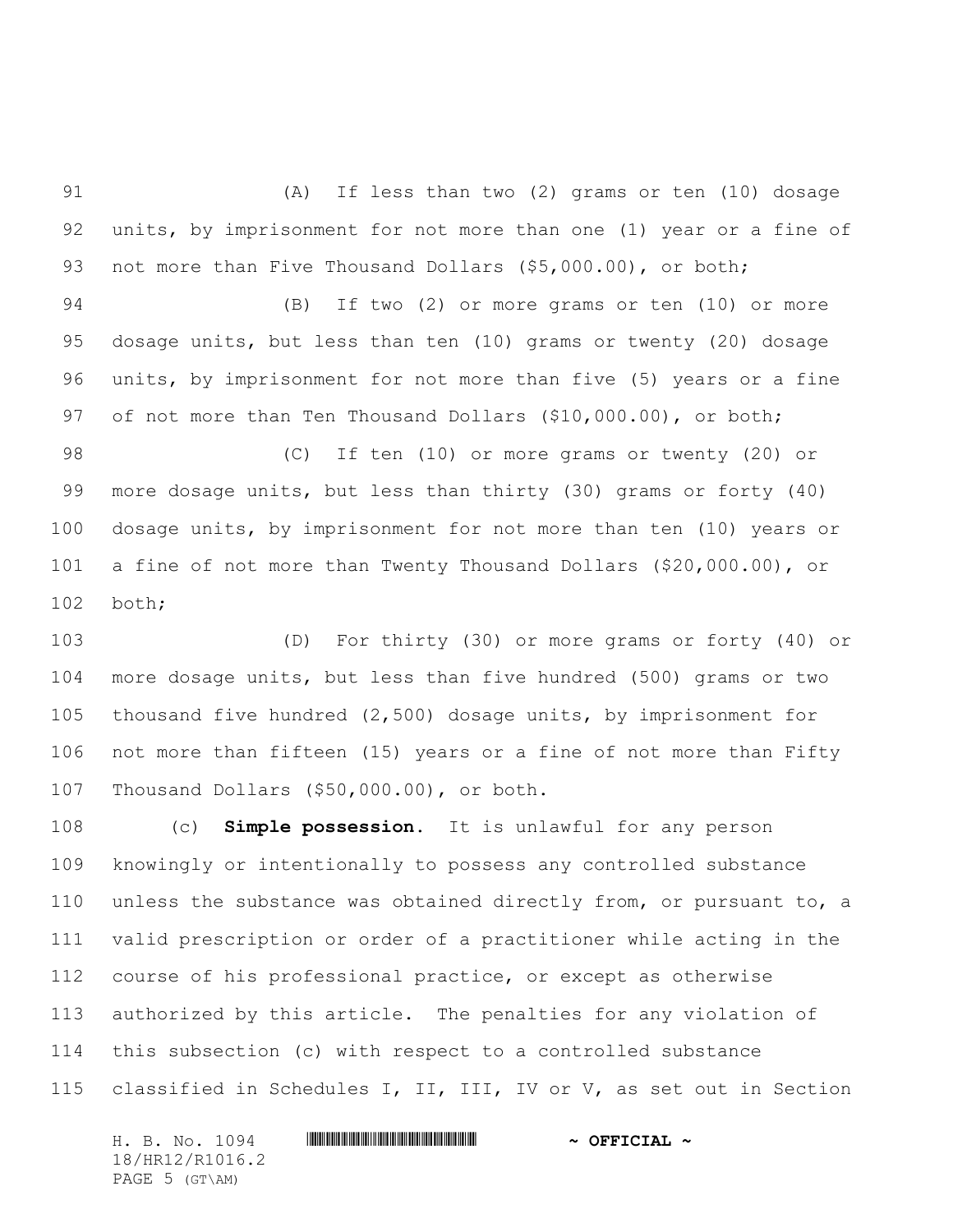41-29-113, 41-29-115, 41-29-117, 41-29-119 or 41-29-121, including marijuana or synthetic cannabinoids, shall be based on dosage unit as defined herein or the weight of the controlled substance as set forth herein as appropriate:

 "Dosage unit (d.u.)" means a tablet or capsule, or in the case of a liquid solution, one (1) milliliter. In the case of lysergic acid diethylamide (LSD) the term, "dosage unit" means a stamp, square, dot, microdot, tablet or capsule of a controlled substance.

 For any controlled substance that does not fall within the definition of the term "dosage unit," the penalties shall be based upon the weight of the controlled substance.

 The weight set forth refers to the entire weight of any mixture or substance containing a detectable amount of the controlled substance.

131 If a mixture or substance contains more than one (1) controlled substance, the weight of the mixture or substance is assigned to the controlled substance that results in the greater punishment.

 A person shall be charged and sentenced as follows for a violation of this subsection with respect to:

 (1) A controlled substance classified in Schedule I or II, except marijuana and synthetic cannabinoids:

 (A) If less than one-tenth (0.1) gram or two (2) dosage units, the violation is a misdemeanor and punishable by

H. B. No. 1094 \*HR12/R1016.2\* **~ OFFICIAL ~** 18/HR12/R1016.2 PAGE 6 (GT\AM)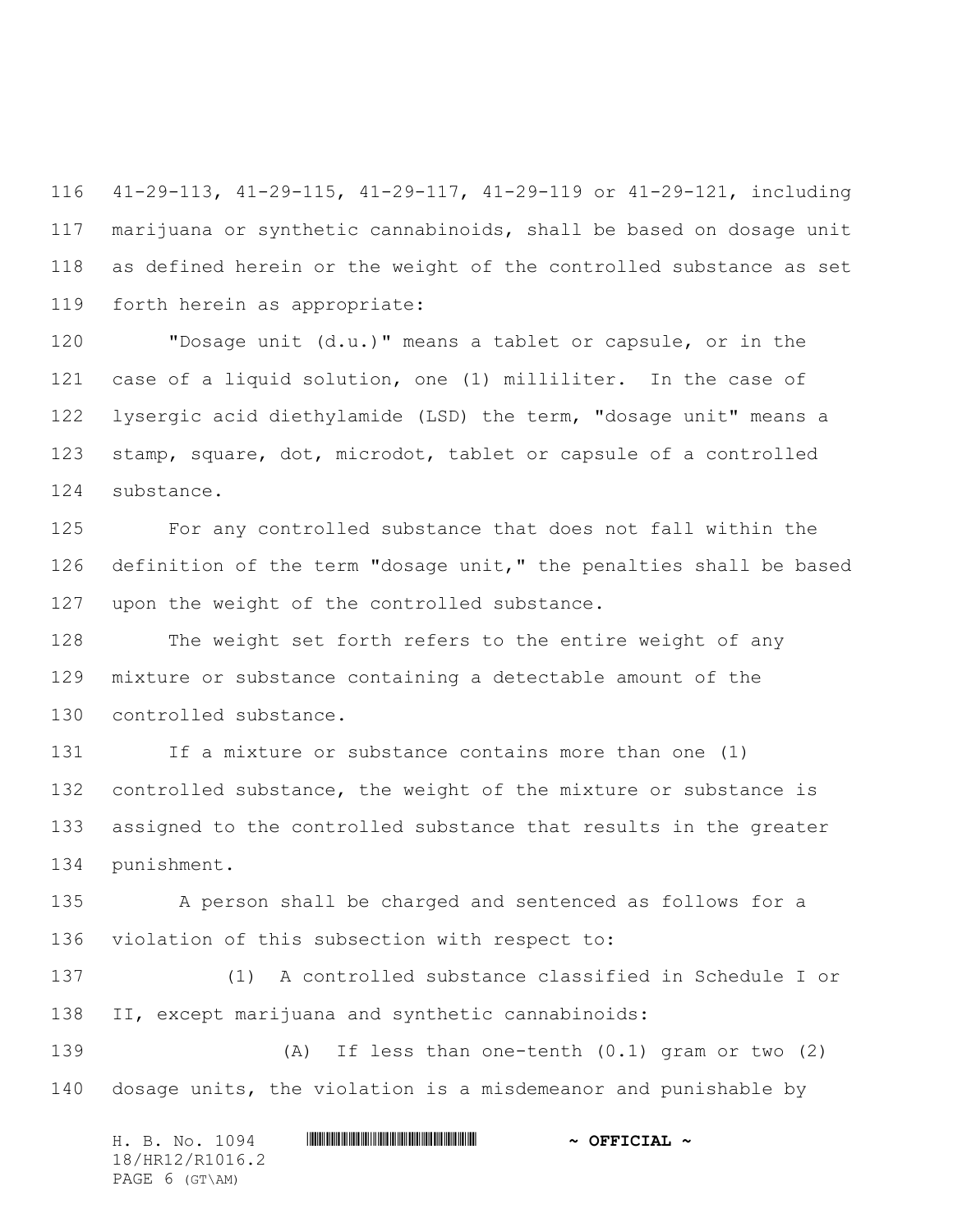imprisonment for not more than one (1) year or a fine of not more than One Thousand Dollars (\$1,000.00), or both.

 (B) If one-tenth (0.1) gram or more or two (2) or more dosage units, but less than two (2) grams or ten (10) dosage units, by imprisonment for not more than three (3) years or a fine of not more than Fifty Thousand Dollars (\$50,000.00), or both.

 (C) If two (2) or more grams or ten (10) or more dosage units, but less than ten (10) grams or twenty (20) dosage units, by imprisonment for not more than eight (8) years or a fine of not more than Two Hundred Fifty Thousand Dollars (\$250,000.00), or both.

 (D) If ten (10) or more grams or twenty (20) or more dosage units, but less than thirty (30) grams or forty (40) dosage units, by imprisonment for not less than three (3) years nor more than twenty (20) years or a fine of not more than Five Hundred Thousand Dollars (\$500,000.00), or both.

 (2) (A) Marijuana and synthetic cannabinoids: 1. If thirty (30) grams or less of marijuana or ten (10) grams or less of synthetic cannabinoids, by a fine of not less than One Hundred Dollars (\$100.00) nor more than Two Hundred Fifty Dollars (\$250.00). The provisions of this paragraph (2)(A) may be enforceable by summons if the offender provides proof of identity satisfactory to the arresting officer and gives written promise to appear in court satisfactory to the arresting officer, as directed by the summons. A second conviction under

H. B. No. 1094 \*HR12/R1016.2\* **~ OFFICIAL ~** 18/HR12/R1016.2 PAGE 7 (GT\AM)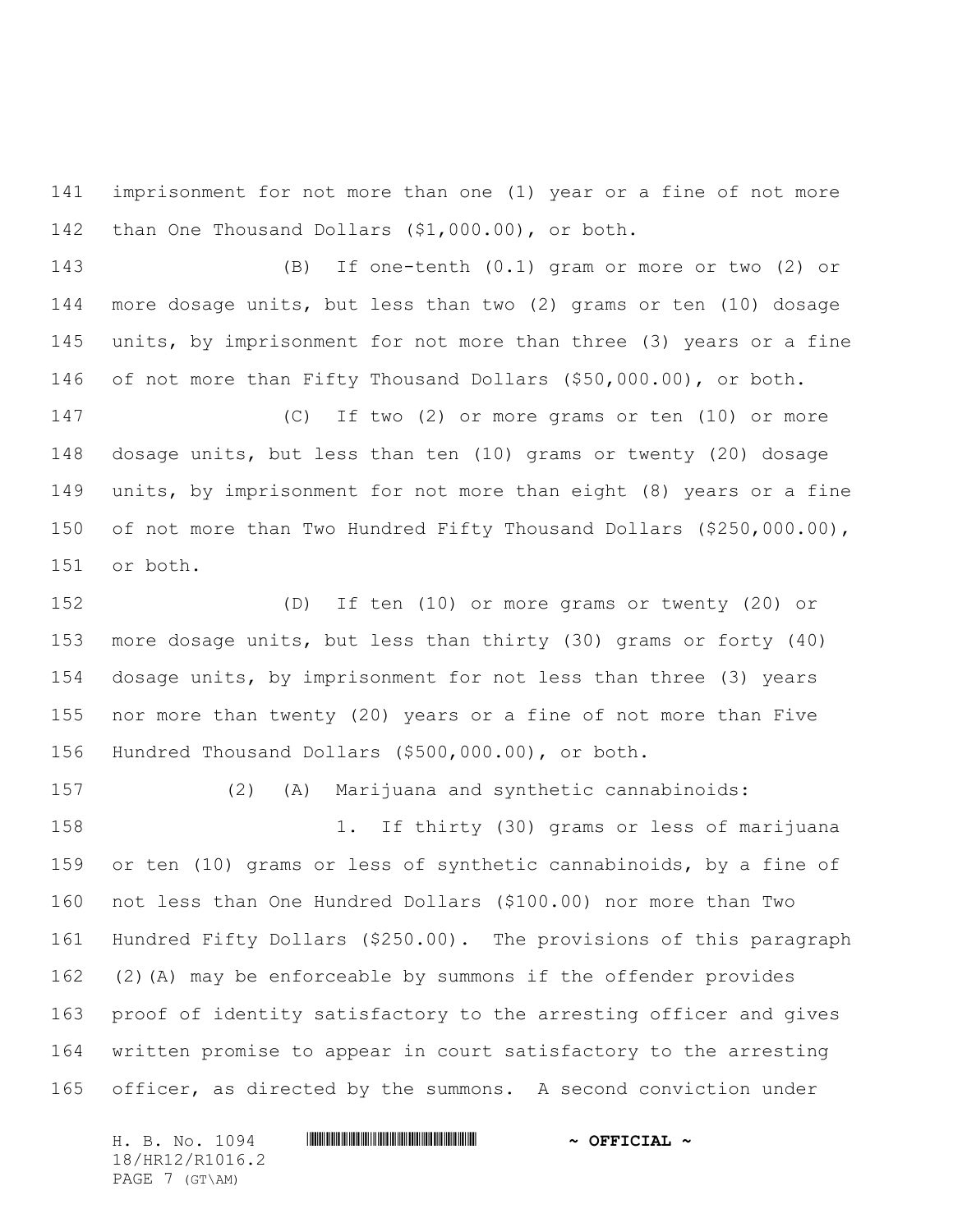this section within two (2) years is a misdemeanor punishable by a fine of Two Hundred Fifty Dollars (\$250.00), not more than sixty (60) days in the county jail, and mandatory participation in a drug education program approved by the Division of Alcohol and Drug Abuse of the State Department of Mental Health, unless the court enters a written finding that a drug education program is inappropriate. A third or subsequent conviction under this paragraph (2)(A) within two (2) years is a misdemeanor punishable by a fine of not less than Two Hundred Fifty Dollars (\$250.00) nor more than One Thousand Dollars (\$1,000.00) and confinement for not more than six (6) months in the county jail.

 Upon a first or second conviction under this paragraph (2)(A), the courts shall forward a report of the conviction to the Mississippi Bureau of Narcotics which shall make and maintain a private, nonpublic record for a period not to exceed two (2) years from the date of conviction. The private, nonpublic record shall be solely for the use of the courts in determining the penalties which attach upon conviction under this paragraph (2)(A) and shall not constitute a criminal record for the purpose of private or administrative inquiry and the record of each conviction shall be expunged at the end of the period of two (2) years following the date of such conviction;

 2. Additionally, a person who is the operator of a motor vehicle, who possesses on his person or knowingly keeps or allows to be kept in a motor vehicle within the area of the

H. B. No. 1094 \*HR12/R1016.2\* **~ OFFICIAL ~** 18/HR12/R1016.2 PAGE 8 (GT\AM)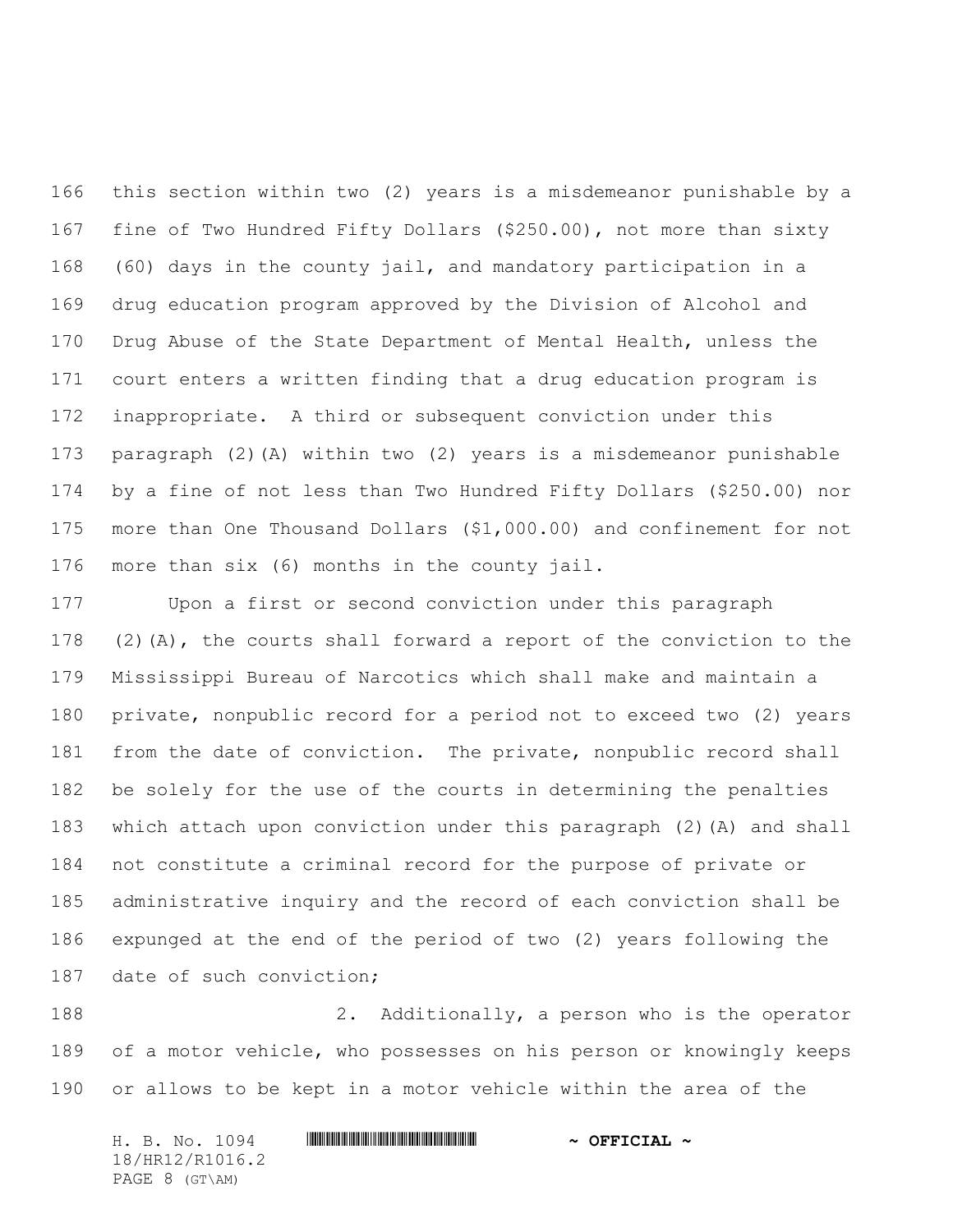191 vehicle normally occupied by the driver or passengers, more than one (1) gram, but not more than thirty (30) grams of marijuana or not more than ten (10) grams of synthetic cannabinoids is guilty 194 of a misdemeanor and, upon conviction, may be fined not more than One Thousand Dollars (\$1,000.00) or confined for not more than ninety (90) days in the county jail, or both. For the purposes of this subsection, such area of the vehicle shall not include the trunk of the motor vehicle or the areas not normally occupied by the driver or passengers if the vehicle is not equipped with a trunk. A utility or glove compartment shall be deemed to be 201 within the area occupied by the driver and passengers;

(B) Marijuana:

 1. If more than thirty (30) grams but less than two hundred fifty (250) grams, by a fine of not more than One Thousand Dollars (\$1,000.00), or confinement in the county jail for not more than one (1) year, or both; or by a fine of not more than Three Thousand Dollars (\$3,000.00), or imprisonment in the custody of the Department of Corrections for not more than three (3) years, or both;

 2. If two hundred fifty (250) or more grams but less than five hundred (500) grams, by imprisonment for not less than two (2) years nor more than eight (8) years or by a fine of not more than Fifty Thousand Dollars (\$50,000.00), or both; 3. If five hundred (500) or more grams but

less than one (1) kilogram, by imprisonment for not less than four

H. B. No. 1094 \*HR12/R1016.2\* **~ OFFICIAL ~** 18/HR12/R1016.2 PAGE 9 (GT\AM)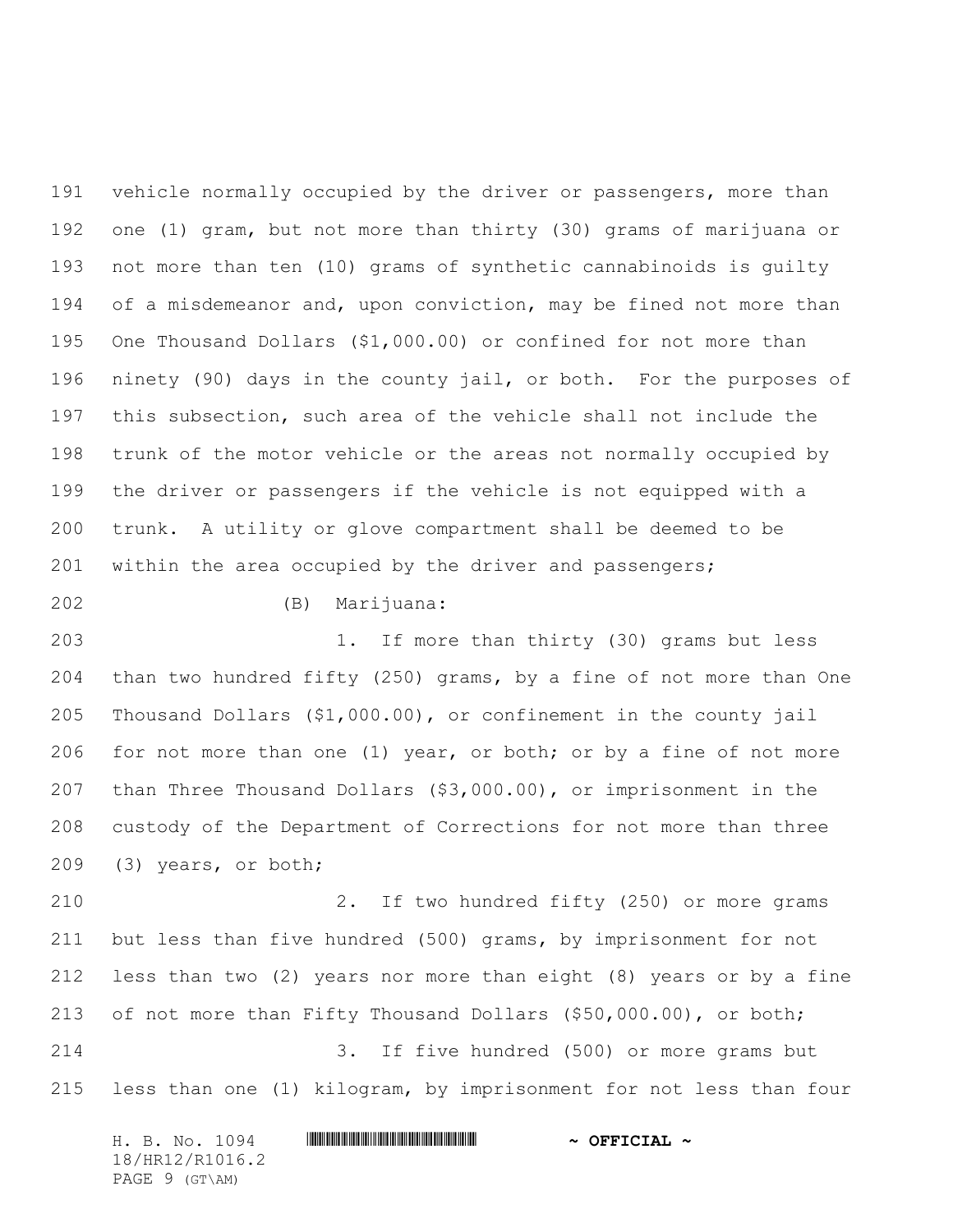(4) years nor more than sixteen (16) years or a fine of not more than Two Hundred Fifty Thousand Dollars (\$250,000.00), or both; 4. If one (1) kilogram or more but less than five (5) kilograms, by imprisonment for not less than six (6) years nor more than twenty-four (24) years or a fine of not more than Five Hundred Thousand Dollars (\$500,000.00), or both; 5. If five (5) kilograms or more, by imprisonment for not less than ten (10) years nor more than thirty (30) years or a fine of not more than One Million Dollars (\$1,000,000.00), or both. (C) The provisions of subparagraphs (A) and (B) under this paragraph (2) regarding penalties for marijuana possession shall not be applicable for any person who has been issued medical marijuana certification from another state if the amount in the person's possession is consistent with the legal amount authorized in the state from which such medical marijuana certification was issued. For purposes of this subparagraph, marijuana has the meaning as defined in Section 41-29-105. ( **\* \* \***D) Synthetic cannabinoids: 1. If more than ten (10) grams but less than twenty (20) grams, by a fine of not more than One Thousand Dollars (\$1,000.00), or confinement in the county jail for not more than one (1) year, or both; or by a fine of not more than Three Thousand Dollars (\$3,000.00), or imprisonment in the custody of

H. B. No. 1094 \*HR12/R1016.2\* **~ OFFICIAL ~** 18/HR12/R1016.2 PAGE 10 (GT\AM)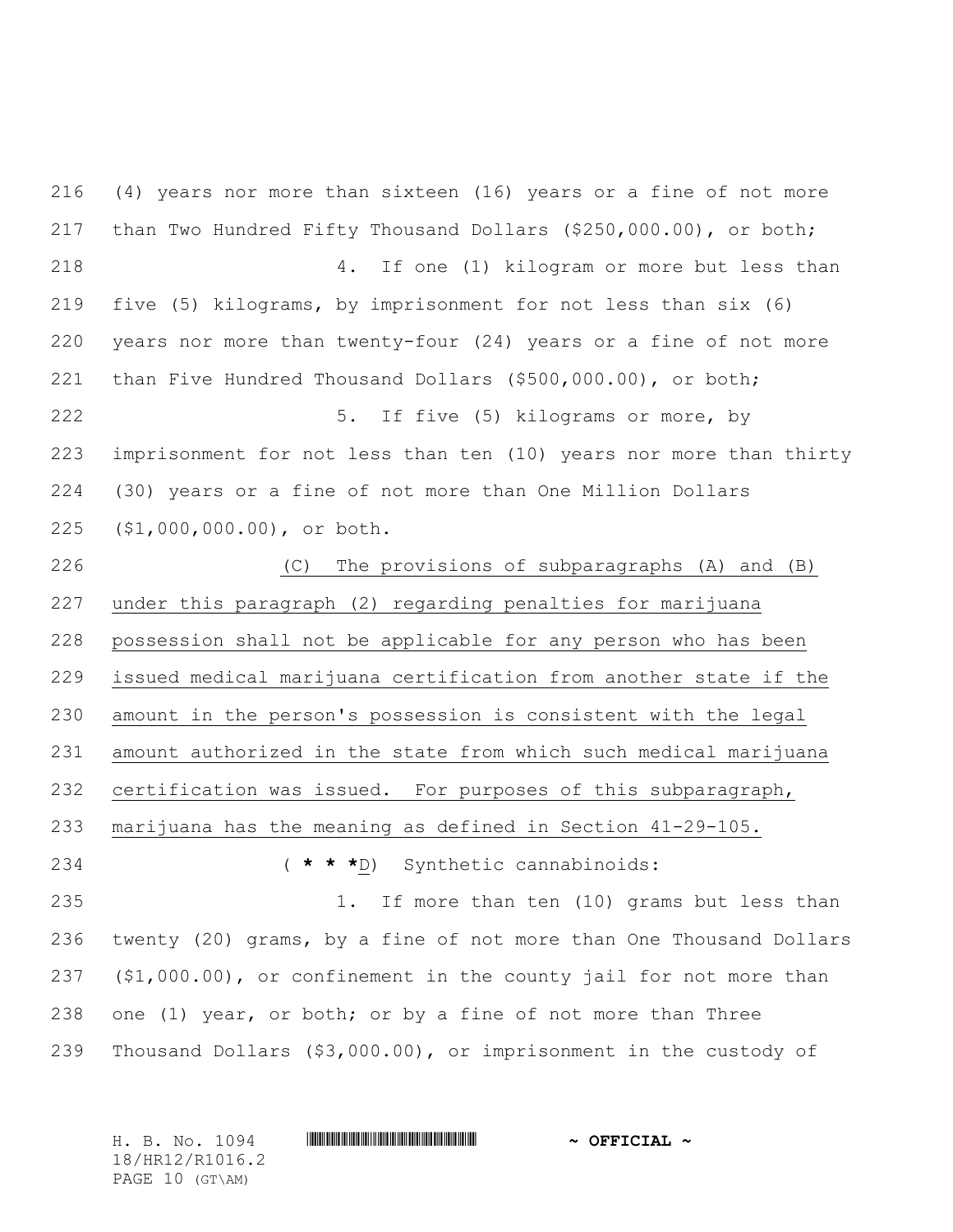240 the Department of Corrections for not more than three (3) years, or both;

 2. If twenty (20) or more grams but less than forty (40) grams, by imprisonment for not less than two (2) years nor more than eight (8) years or by a fine of not more than Fifty Thousand Dollars (\$50,000.00), or both;

 3. If forty (40) or more grams but less than two hundred (200) grams, by imprisonment for not less than four (4) years nor more than sixteen (16) years or a fine of not more than Two Hundred Fifty Thousand Dollars (\$250,000.00), or both; 4. If two hundred (200) or more grams, by imprisonment for not less than six (6) years nor more than twenty-four (24) years or a fine of not more than Five Hundred Thousand Dollars (\$500,000.00), or both.

 (3) A controlled substance classified in Schedule III, IV or V as set out in Sections 41-29-117 through 41-29-121, upon conviction, may be punished as follows:

 (A) If less than fifty (50) grams or less than one hundred (100) dosage units, the offense is a misdemeanor and punishable by not more than one (1) year or a fine of not more than One Thousand Dollars (\$1,000.00), or both.

 (B) If fifty (50) or more grams or one hundred (100) or more dosage units, but less than one hundred fifty (150) grams or five hundred (500) dosage units, by imprisonment for not

| H. B. No. 1094  | $\sim$ OFFICIAL $\sim$ |
|-----------------|------------------------|
| 18/HR12/R1016.2 |                        |
| PAGE 11 (GT\AM) |                        |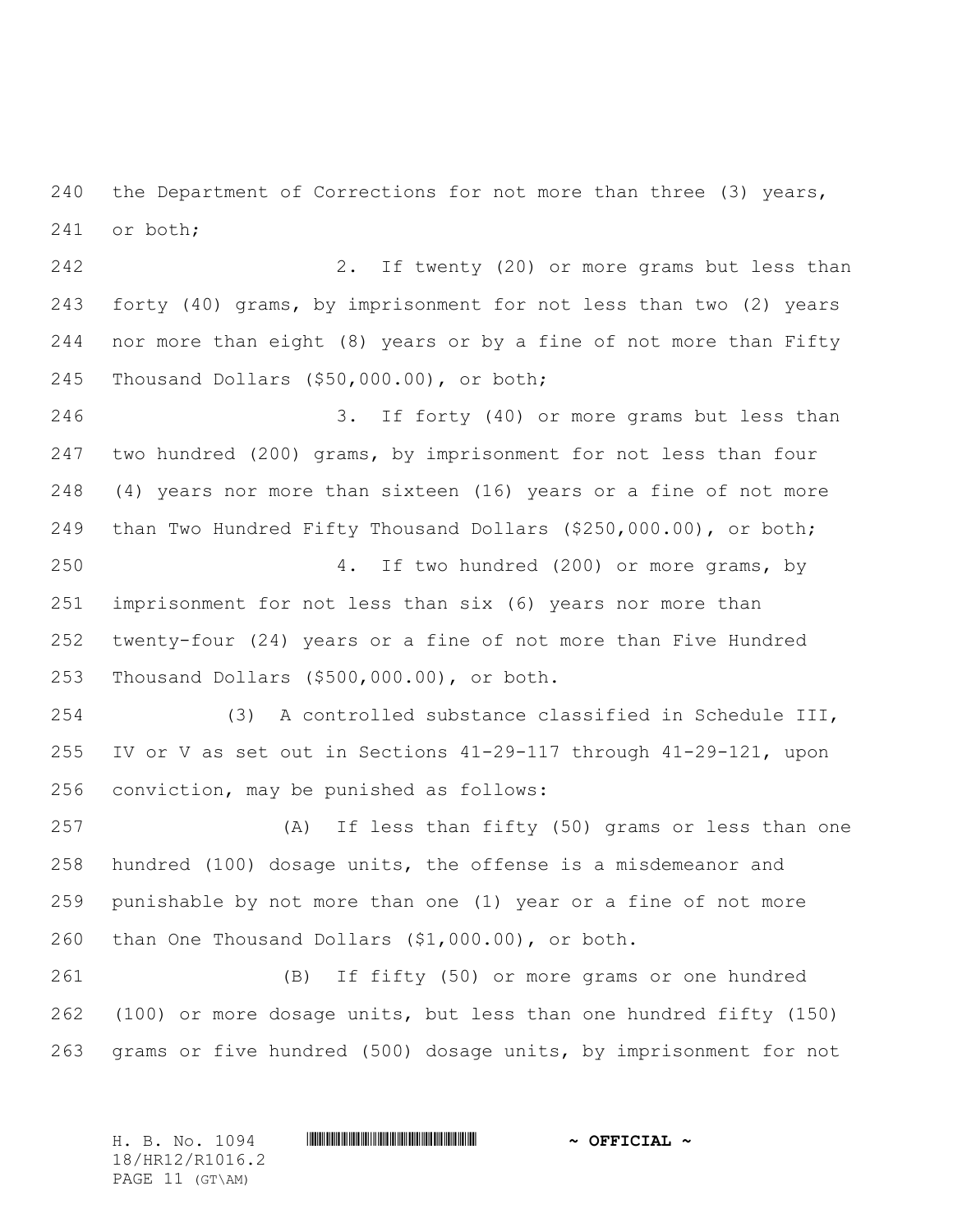less than one (1) year nor more than four (4) years or a fine of not more than Ten Thousand Dollars (\$10,000.00), or both.

 (C) If one hundred fifty (150) or more grams or five hundred (500) or more dosage units, but less than three hundred (300) grams or one thousand (1,000) dosage units, by imprisonment for not less than two (2) years nor more than eight (8) years or a fine of not more than Fifty Thousand Dollars (\$50,000.00), or both.

 (D) If three hundred (300) or more grams or one thousand (1,000) or more dosage units, but less than five hundred (500) grams or two thousand five hundred (2,500) dosage units, by imprisonment for not less than four (4) years nor more than sixteen (16) years or a fine of not more than Two Hundred Fifty Thousand Dollars (\$250,000.00), or both.

 (d) **Paraphernalia.** (1) It is unlawful for a person who is not authorized by the State Board of Medical Licensure, State Board of Pharmacy, or other lawful authority to use, or to possess with intent to use, paraphernalia to plant, propagate, cultivate, 282 grow, harvest, manufacture, compound, convert, produce, process, prepare, test, analyze, pack, repack, store, contain, conceal, inject, ingest, inhale or otherwise introduce into the human body a controlled substance in violation of the Uniform Controlled Substances Law. Any person who violates this subsection (d)(1) is guilty of a misdemeanor and, upon conviction, may be confined in the county jail for not more than six (6) months, or fined not

H. B. No. 1094 \*HR12/R1016.2\* **~ OFFICIAL ~** 18/HR12/R1016.2 PAGE 12 (GT\AM)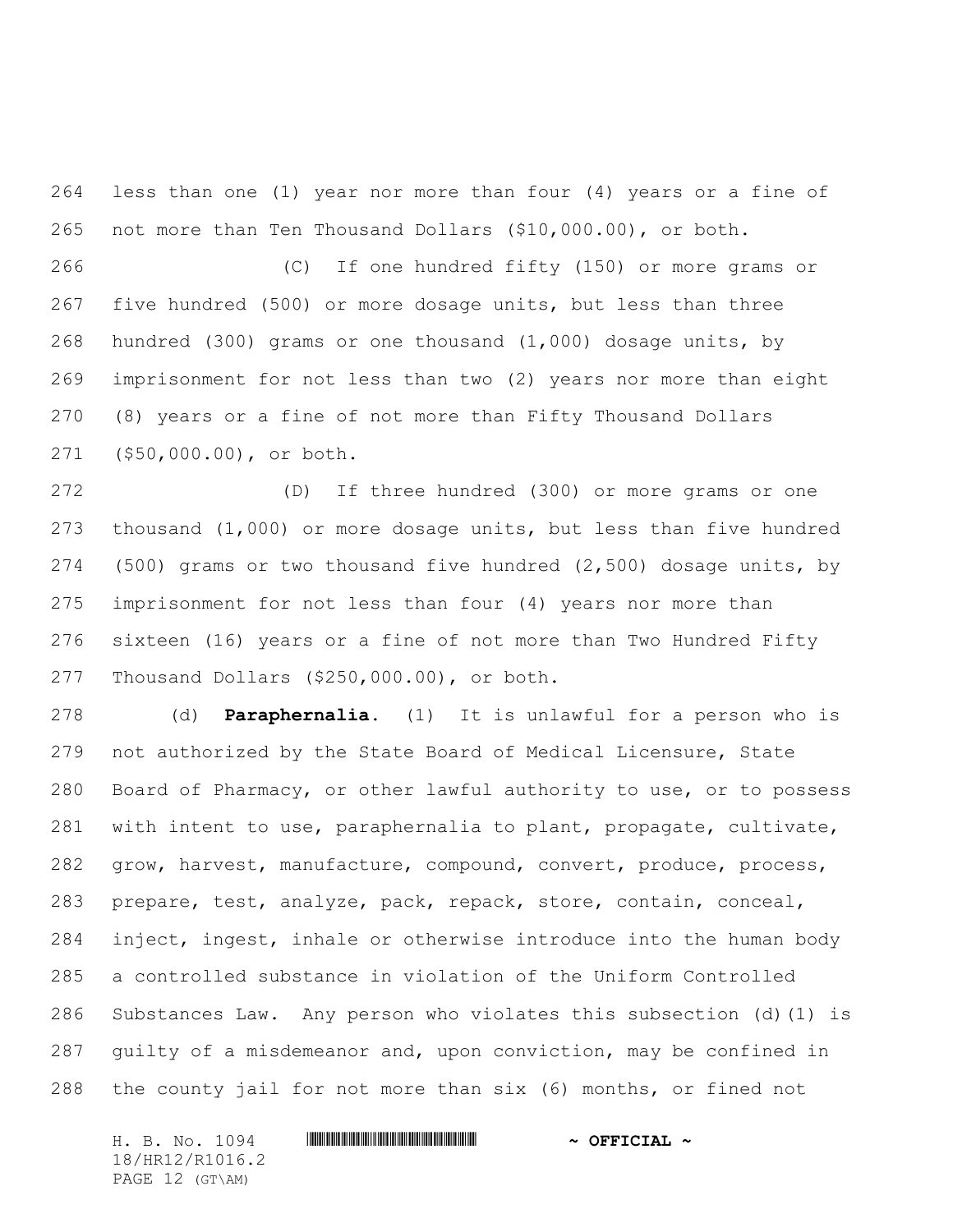more than Five Hundred Dollars (\$500.00), or both; however, no person shall be charged with a violation of this subsection when such person is also charged with the possession of thirty (30) grams or less of marijuana under subsection (c)(2)(A) of this section.

 (2) It is unlawful for any person to deliver, sell, possess with intent to deliver or sell, or manufacture with intent to deliver or sell, paraphernalia, knowing, or under circumstances where one reasonably should know, that it will be used to plant, propagate, cultivate, grow, harvest, manufacture, compound, convert, produce, process, prepare, test, analyze, pack, repack, store, contain, conceal, inject, ingest, inhale, or otherwise introduce into the human body a controlled substance in violation of the Uniform Controlled Substances Law. Except as provided in subsection (d)(3), a person who violates this subsection (d)(2) is guilty of a misdemeanor and, upon conviction, may be confined in the county jail for not more than six (6) months, or fined not more than Five Hundred Dollars (\$500.00), or both.

 (3) Any person eighteen (18) years of age or over who violates subsection (d)(2) of this section by delivering or selling paraphernalia to a person under eighteen (18) years of age who is at least three (3) years his junior is guilty of a misdemeanor and, upon conviction, may be confined in the county jail for not more than one (1) year, or fined not more than One Thousand Dollars (\$1,000.00), or both.

H. B. No. 1094 \*HR12/R1016.2\* **~ OFFICIAL ~** 18/HR12/R1016.2 PAGE 13 (GT\AM)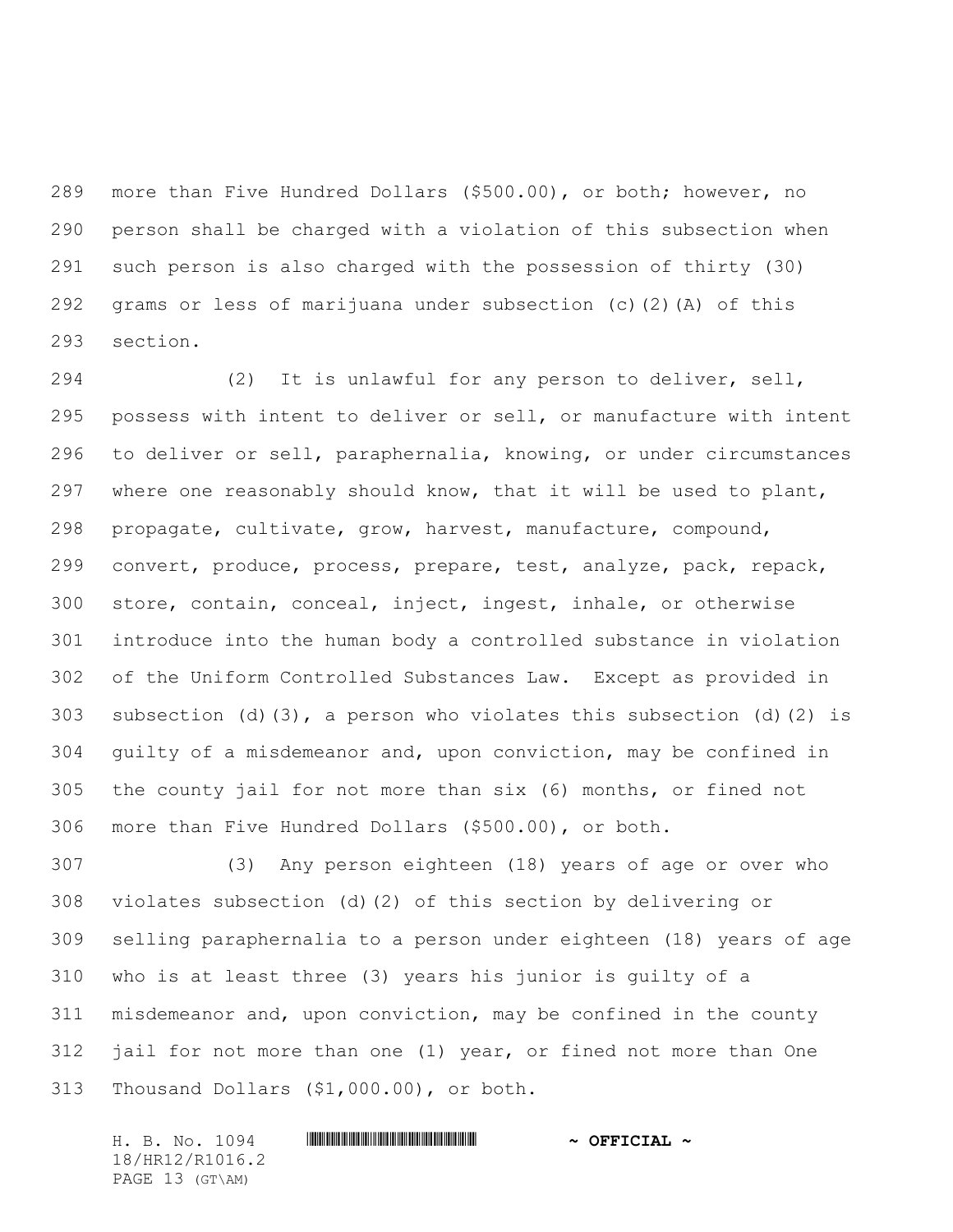(4) It is unlawful for any person to place in any newspaper, magazine, handbill, or other publication any advertisement, knowing, or under circumstances where one reasonably should know, that the purpose of the advertisement, in whole or in part, is to promote the sale of objects designed or intended for use as paraphernalia. Any person who violates this subsection is guilty of a misdemeanor and, upon conviction, may be confined in the county jail for not more than six (6) months, or fined not more than Five Hundred Dollars (\$500.00), or both.

 (e) It shall be unlawful for any physician practicing medicine in this state to prescribe, dispense or administer any amphetamine or amphetamine-like anorectics and/or central nervous system stimulants classified in Schedule II, pursuant to Section 41-29-115, for the exclusive treatment of obesity, weight control or weight loss. Any person who violates this subsection, upon conviction, is guilty of a misdemeanor and may be confined for a period not to exceed six (6) months, or fined not more than One Thousand Dollars (\$1,000.00), or both.

 (f) **Trafficking.** (1) Any person trafficking in controlled substances shall be guilty of a felony and, upon conviction, shall be imprisoned for a term of not less than ten (10) years nor more than forty (40) years and shall be fined not less than Five Thousand Dollars (\$5,000.00) nor more than One Million Dollars (\$1,000,000.00). The ten-year mandatory sentence shall not be reduced or suspended. The person shall not be eligible for

H. B. No. 1094 \*HR12/R1016.2\* **~ OFFICIAL ~** 18/HR12/R1016.2 PAGE 14 (GT\AM)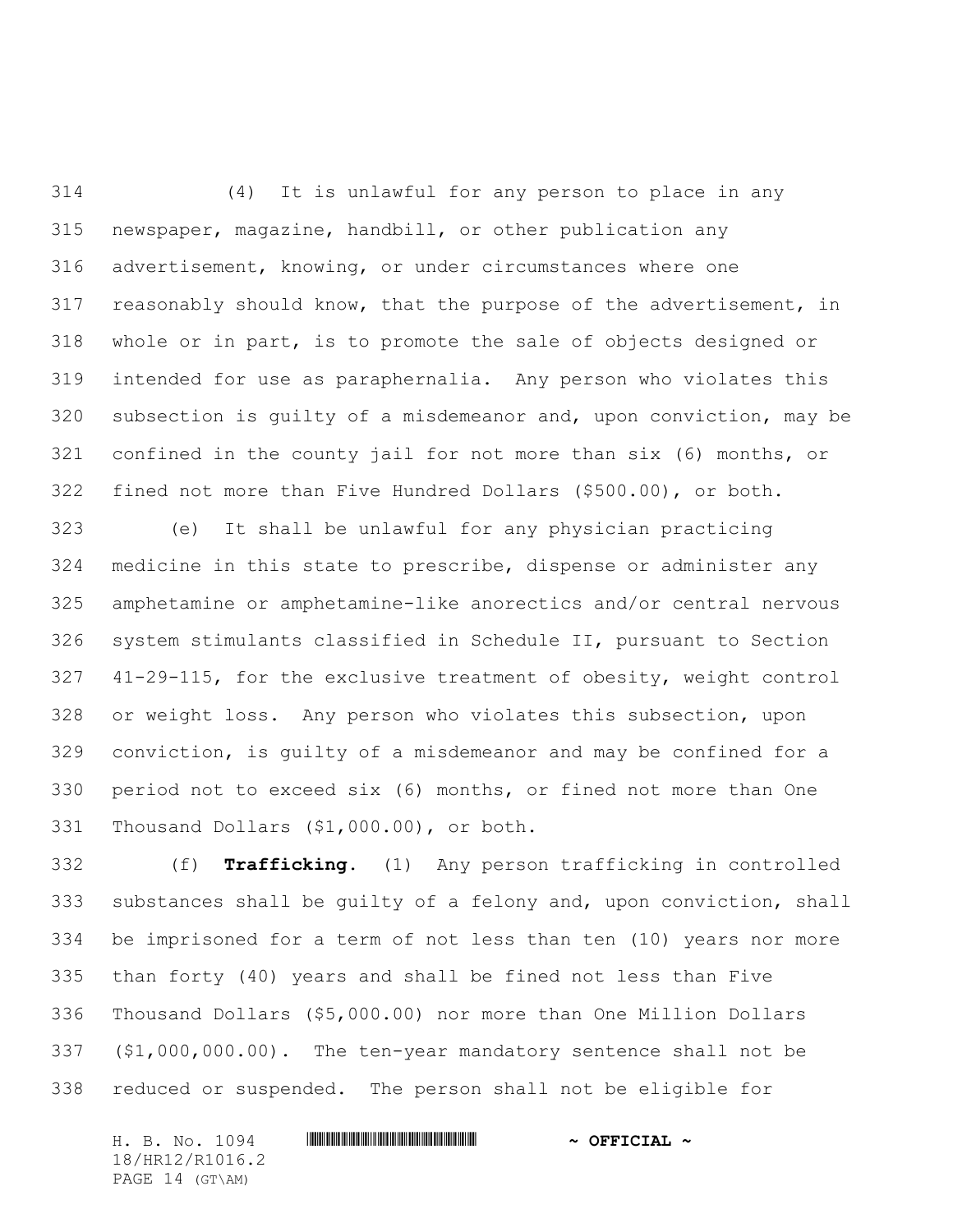probation or parole, the provisions of Sections 41-29-149,

47-5-139, 47-7-3 and 47-7-33, to the contrary notwithstanding.

 (2) "Trafficking in controlled substances" as used herein means:

 (A) A violation of subsection (a) of this section involving thirty (30) or more grams or forty (40) or more dosage units of a Schedule I or II controlled substance except marijuana and synthetic cannabinoids;

 (B) A violation of subsection (a) of this section involving five hundred (500) or more grams or two thousand five hundred (2,500) or more dosage units of a Schedule III, IV or V controlled substance;

 (C) A violation of subsection (c) of this section involving thirty (30) or more grams or forty (40) or more dosage units of a Schedule I or II controlled substance except marijuana and synthetic cannabinoids;

 (D) A violation of subsection (c) of this section involving five hundred (500) or more grams or two thousand five hundred (2,500) or more dosage units of a Schedule III, IV or V controlled substance; or

 (E) A violation of subsection (a) of this section involving one (1) kilogram or more of marijuana or two hundred (200) grams or more of synthetic cannabinoids.

 (g) **Aggravated trafficking.** Any person trafficking in Schedule I or II controlled substances, except marijuana and

H. B. No. 1094 \*HR12/R1016.2\* **~ OFFICIAL ~** 18/HR12/R1016.2 PAGE 15 (GT\AM)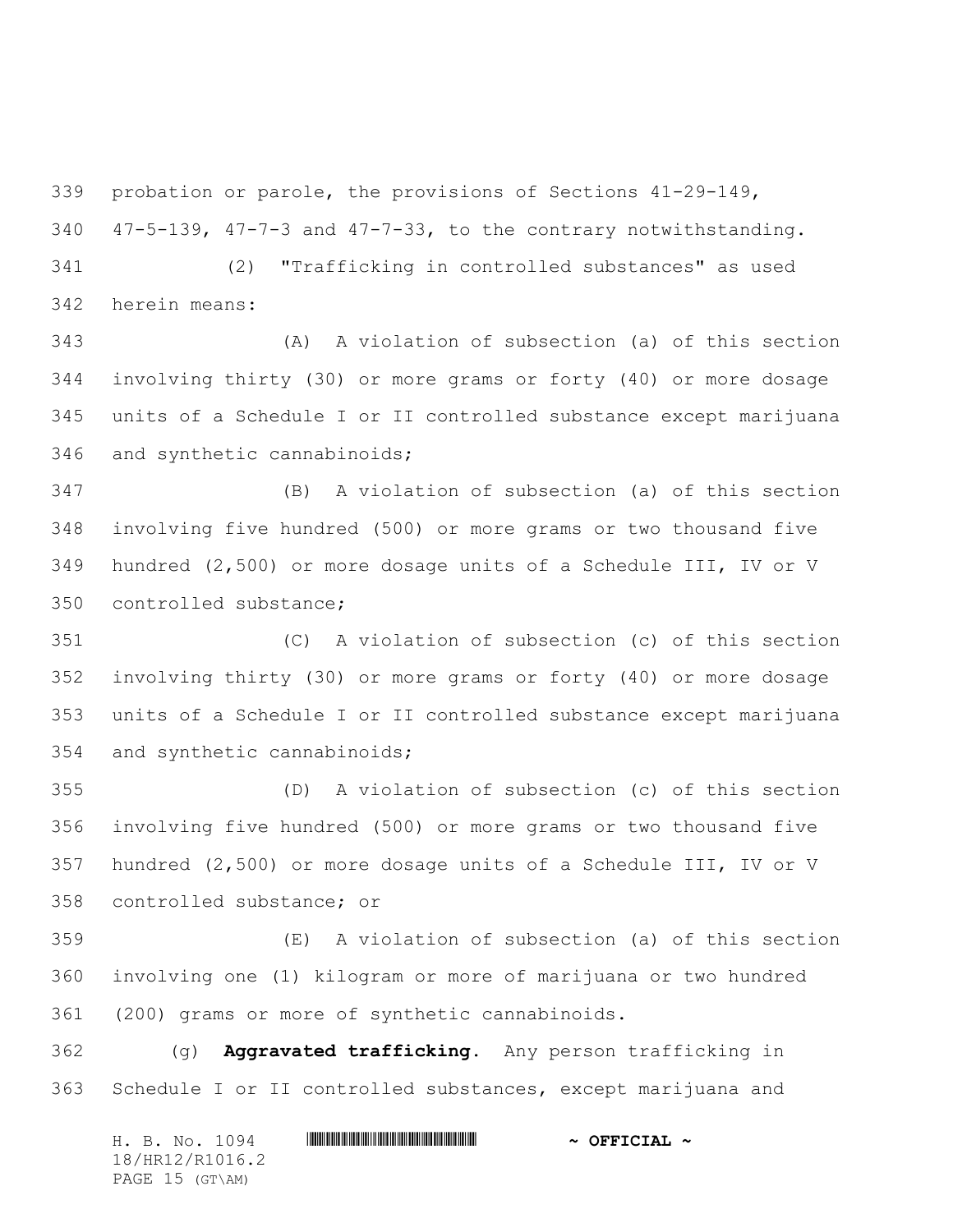synthetic cannabinoids, of two hundred (200) grams or more shall be guilty of aggravated trafficking and, upon conviction, shall be sentenced to a term of not less than twenty-five (25) years nor more than life in prison and shall be fined not less than Five Thousand Dollars (\$5,000.00) nor more than One Million Dollars (\$1,000,000.00). The twenty-five-year sentence shall be a mandatory sentence and shall not be reduced or suspended. The person shall not be eligible for probation or parole, the provisions of Sections 41-29-149, 47-5-139, 47-7-3 and 47-7-33, to the contrary notwithstanding.

 (h) **Sentence mitigation.** (1) Notwithstanding any provision of this section, a person who has been convicted of an offense under this section that requires the judge to impose a prison sentence which cannot be suspended or reduced and is ineligible for probation or parole may, at the discretion of the court, receive a sentence of imprisonment that is no less than twenty-five percent (25%) of the sentence prescribed by the applicable statute. In considering whether to apply the departure from the sentence prescribed, the court shall conclude that: (A) The offender was not a leader of the criminal enterprise; (B) The offender did not use violence or a weapon

during the crime;

H. B. No. 1094 \*HR12/R1016.2\* **~ OFFICIAL ~** 18/HR12/R1016.2 PAGE 16 (GT\AM)